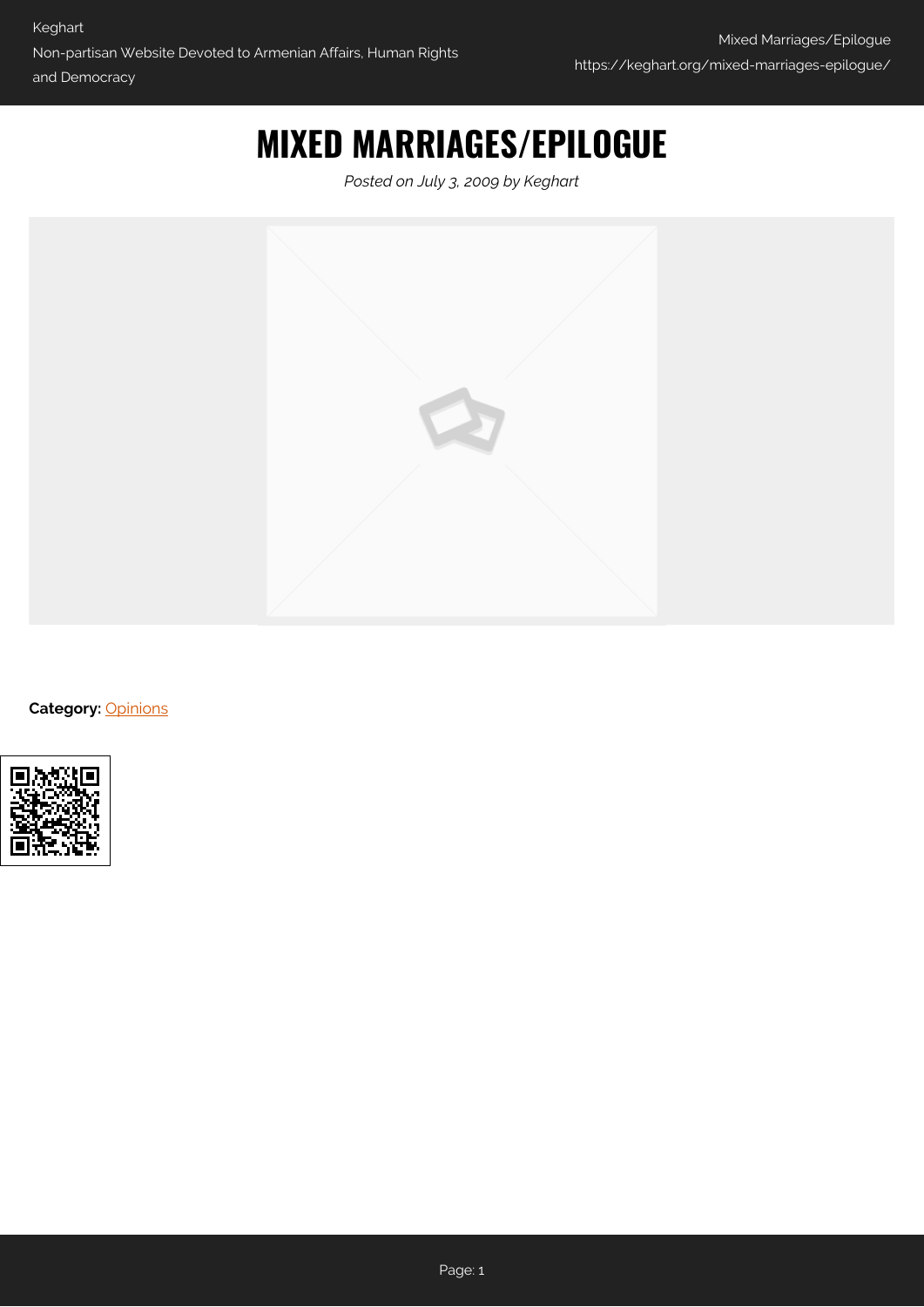## By Artin Boghossian PhD, Toronto, 3 July 2009

*Dr. Artin Boghossian is a retired mathematician. He is the owner and moderator of 24 April Forum (Canada) where much of the "independent" deliberations take place in the community about various subjects that concern Armenians at large. Over the past few weeks a near exhaustive discussion was devoted to the subject of mixed marriages and the following is an excellent summary.* 24april is not an organization; hence it cannot make decisions or take actions as such. It is a virtual "coffee shop" like medium, where individuals come and go and leave their impressions and opinions. However, it is known that many people inside and outside the group closely monitor the discussions and take notes. While we were on the topic of Mixed Marriages, people have been privately pondering methods to further encourage and involve mixed couples in Armenian community life.

## By Artin Boghossian PhD, Toronto, 3 July 2009

*Dr. Artin Boghossian is a retired mathematician. He is the owner and moderator of 24 April Forum (Canada) where much of the "independent" deliberations take place in the community about various subjects that concern Armenians at large. Over the past few weeks a near exhaustive discussion was devoted to the subject of mixed marriages and the following is an excellent summary.* 24april is not an organization; hence it cannot make decisions or take actions as such. It is a virtual "coffee shop" like medium, where individuals come and go and leave their impressions and opinions. However, it is known that many people inside and outside the group closely monitor the discussions and take notes. While we were on the topic of Mixed Marriages, people have been privately pondering methods to further encourage and involve mixed couples in Armenian community life.

The fact that there were no readily available statistics on Mixed Marriages involving Armenians was not the main interest for initiating this discussion. One of the intents was to highlight that we are so engulfed, albeit justifiably, with matters involving Turks, Azeris, and are forced to repeat the same old information so often and to such an extent that we are left with no time or opportunity for institutionalizing various studies in timely social and other issues, mixed marriages being one such matter.

Mixed marriages are a fact of life. One purpose in tackling this matter was, as it was also the majority opinion expressed here, to publicize the need for a liberal outlook within the community as a whole to accept and retain all members of mixed marriages, and appreciate the vitality and other benefits that they may import to our community. In this regard, I have personally heard in Toronto sermons by Father Zareh Zargarian and Rev. Sam Albarian, who have exhibited an exemplary attitude, which I have no reason to doubt that other clergy also share it.

This discussion also brought to light the efforts of Dr. Hranoush Hagobyan, the Minister of The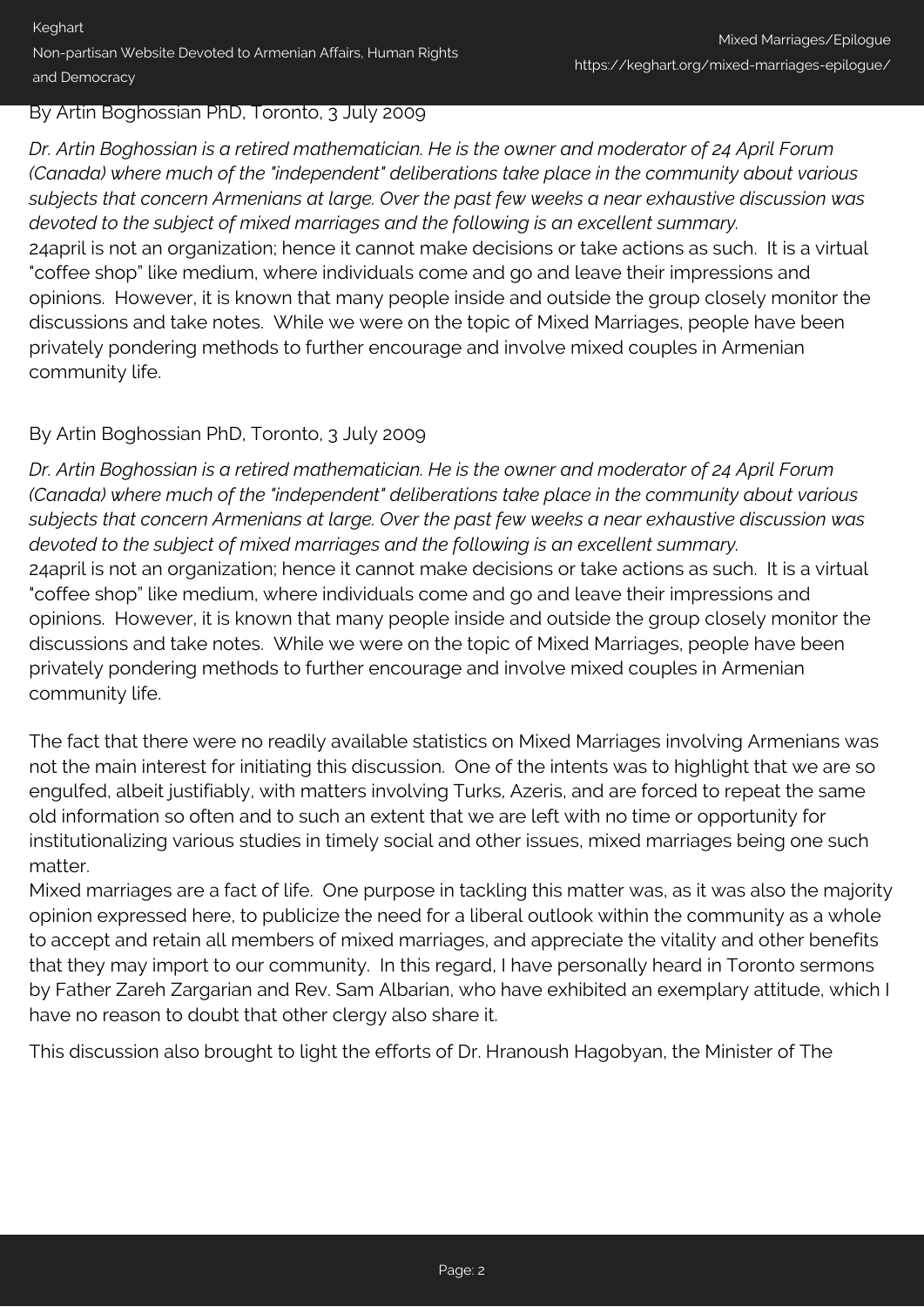Diaspora, with Calabrina Boyajian as her assistant for North America, to recognize the mixed married

group as an important component of our community and that a conference in this regard is scheduled to take place in March of 2010 in Yerevan. This is a first of its kind and one cannot expect perfection at this time.

The second aim was to see if members thought there was any direct correlation between this phenomenon and the often-mentioned disappearance of the Western Armenian language and the Diaspora by assimilation. Actually, the question is not even well defined. To begin with, the Diaspora is not disappearing anytime soon, except perhaps as poetic proclamations of doom and gloom conveniently used for various effects.

Sure, the Armenian Diaspora may be shifting centres, but certainly not disappearing. If it appears to be disappearing perhaps because of the divergence of youth priorities and their dispersion away from Armenian centres, one wonders if that is due to our traditional approach being out of synch with the times.

Whole new sets of generations are probably eagerly waiting for the emergence of novel ways of conducting our affairs for them to step up their involvement in a meaningful way. Our youth cannot be expected to perceive nor cope with their surroundings with an outlook identical to those of the survivors of the Genocide and their immediate descendents, who continue to this day to grab the reins of all our organizations.

The verdict on the fate of the Western Armenian language in the Diaspora is far from being clear. Some seem to feel that we need to keep it alive at all costs, rightfully pointing out the desirable end result that this will instill and enhance a sense of national belonging, association and attachment. Why not, if possible, and at what cost.

On the other hand, the facts on the ground seem to suggest that the language is on its way out of circulation. To address and offer a solution to this problem, Onnig Beylerian may have hit the nail on the head when he wrote: "I believe that the idea of Armenia goes well beyond its language. Armenia is a creed or belief, a perspective of life and values, a way of acting and behaving, all of which can be learned and acquired even if you are not Armenian."

There was a suggestion to discuss in this forum "more important" topics than mixed marriages, such as Church unity, the role of political parties in the Diaspora, etc. Church unity has been discussed in the past in this forum. The subject definitely continues to remain of paramount interest and it cannot be separated from political parties. There is no reason why we cannot revisit such topics in the weeks ahead by launching appropriate subject lines for discussion, provided extra care is exercised to refrain from making off-the-cuff statements.

I truly wish to thank and commend all members who provided their opinions on this sensitive issue of mixed marriages. The fact that I labeled this message "Epilogue" should not be interpreted as the end of the road.